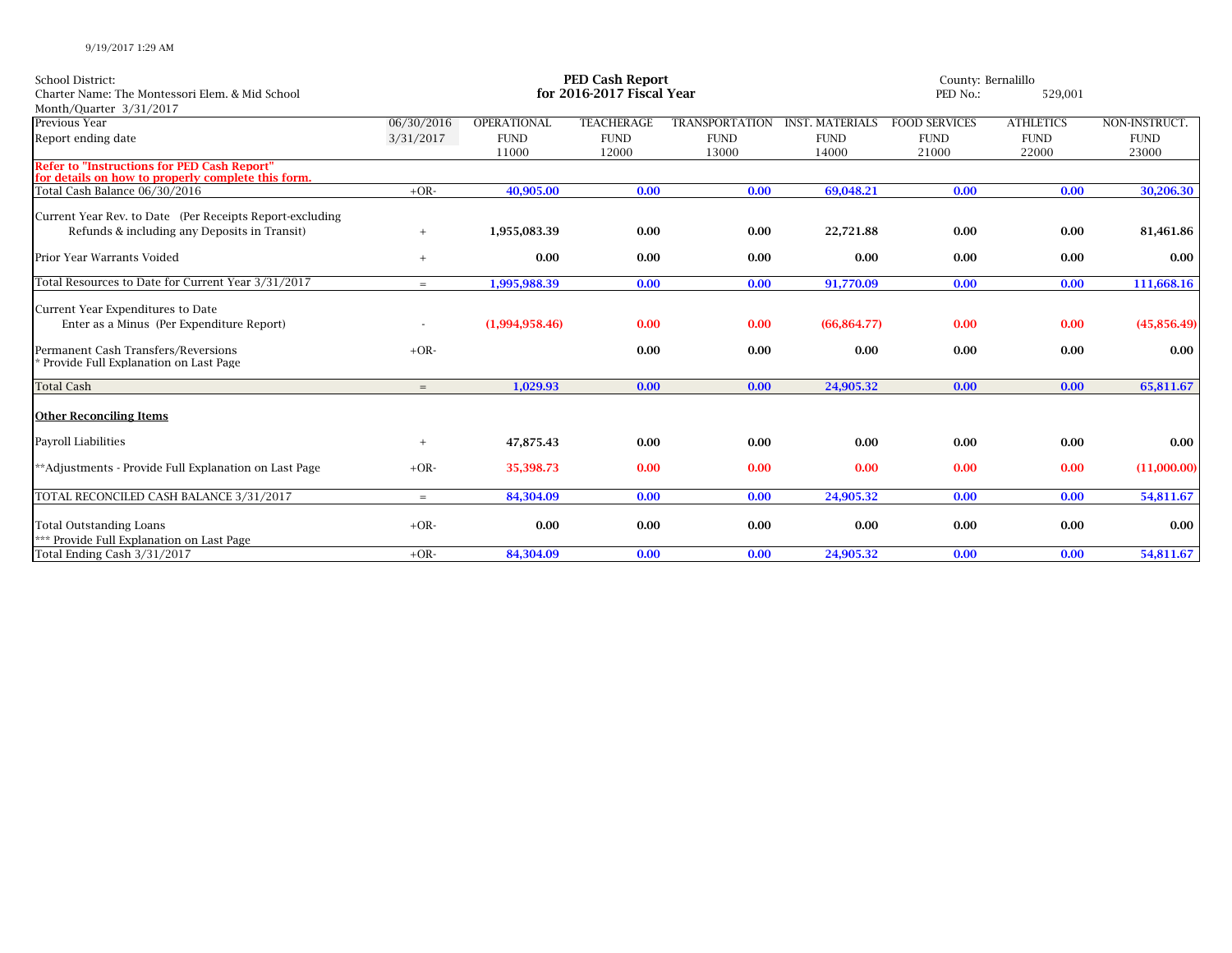| School District:<br><b>PED Cash Report</b><br>Bernalillo<br>County:<br>Charter Name: The Montessori Elem. & Mid School<br>for 2016-2017 Fiscal Year<br>PED No.:<br>529,001<br>Month/Quarter 3/31/2017<br><b>LOCAL OR</b><br><b>FEDERAL</b><br><b>FEDERAL</b><br><b>LOCAL</b><br><b>STATE</b><br><b>STATE</b><br><b>BOND</b><br><b>FLOWTHROUGH</b><br><b>FLOWTHROUGH</b><br><b>DIRECT</b><br><b>GRANTS</b><br><b>DIRECT</b><br><b>STATE</b><br><b>BUILDING</b><br><b>FUND</b><br><b>FUND</b><br><b>FUND</b><br><b>FUND</b><br><b>FUND</b><br><b>FUND</b><br><b>FUND</b><br>24000<br>25000<br>26000<br>27000<br>28000<br>29000<br>31100<br>Total Cash Balance 06/30/2016<br>0.00<br>0.00<br>0.00<br>0.00<br>0.00<br>0.00<br>$=$<br>Current Year Rev. to Date (Per Receipts Report-excluding<br>Refunds & including any Deposits in Transit)<br>55,849.02<br>0.00<br>0.00<br>0.00<br>0.00<br>0.00<br>$+$<br>Prior Year Warrants Voided<br>0.00<br>0.00<br>0.00<br>0.00<br>0.00<br>0.00<br>0.00<br>$+$<br>Total Resources to Date for Current Year 3/31/2017<br>55,849.02<br>0.00<br>0.00<br>0.00<br>0.00<br>0.00<br>0.00<br>$=$<br>Current Year Expenditures to Date<br>Enter as a Minus (Per Expenditure Report)<br>0.00<br>(55,849.02)<br>0.00<br>0.00<br>0.00<br>0.00<br>$+OR-$<br>0.00<br>0.00<br>0.00<br>0.00<br>0.00<br>0.00<br>* Provide Full Explanation on Last Page<br>0.00<br>0.00<br>0.00<br>0.00<br>0.00<br>0.00<br>0.00<br>$=$<br><b>Other Reconciling Items</b><br>0.00<br>0.00<br>0.00<br>0.00<br>0.00<br>0.00<br>$+$<br>**Adjustments - Provide Full Explanation on Last Page<br>0.00<br>0.00<br>0.00<br>0.00<br>0.00<br>0.00<br>0.00<br>0.00<br>0.00<br>0.00<br>0.00<br>0.00<br>$=$<br><b>Total Outstanding Loans</b><br>$+OR-$<br>0.00<br>0.00<br>0.00<br>0.00<br>0.00<br>0.00<br>*** Provide Full Explanation on Last Page |                                         |        |      |      |      |      |      |      |      |
|---------------------------------------------------------------------------------------------------------------------------------------------------------------------------------------------------------------------------------------------------------------------------------------------------------------------------------------------------------------------------------------------------------------------------------------------------------------------------------------------------------------------------------------------------------------------------------------------------------------------------------------------------------------------------------------------------------------------------------------------------------------------------------------------------------------------------------------------------------------------------------------------------------------------------------------------------------------------------------------------------------------------------------------------------------------------------------------------------------------------------------------------------------------------------------------------------------------------------------------------------------------------------------------------------------------------------------------------------------------------------------------------------------------------------------------------------------------------------------------------------------------------------------------------------------------------------------------------------------------------------------------------------------------------------------------------------------------------------------------------------------------------------------------------------------------------------------------------|-----------------------------------------|--------|------|------|------|------|------|------|------|
| 0.00<br>$0.00\,$<br>0.00<br>$0.00\,$                                                                                                                                                                                                                                                                                                                                                                                                                                                                                                                                                                                                                                                                                                                                                                                                                                                                                                                                                                                                                                                                                                                                                                                                                                                                                                                                                                                                                                                                                                                                                                                                                                                                                                                                                                                                        |                                         |        |      |      |      |      |      |      |      |
|                                                                                                                                                                                                                                                                                                                                                                                                                                                                                                                                                                                                                                                                                                                                                                                                                                                                                                                                                                                                                                                                                                                                                                                                                                                                                                                                                                                                                                                                                                                                                                                                                                                                                                                                                                                                                                             |                                         |        |      |      |      |      |      |      |      |
| 0.00                                                                                                                                                                                                                                                                                                                                                                                                                                                                                                                                                                                                                                                                                                                                                                                                                                                                                                                                                                                                                                                                                                                                                                                                                                                                                                                                                                                                                                                                                                                                                                                                                                                                                                                                                                                                                                        |                                         |        |      |      |      |      |      |      |      |
| 0.00<br>$0.00\,$<br>0.00                                                                                                                                                                                                                                                                                                                                                                                                                                                                                                                                                                                                                                                                                                                                                                                                                                                                                                                                                                                                                                                                                                                                                                                                                                                                                                                                                                                                                                                                                                                                                                                                                                                                                                                                                                                                                    |                                         |        |      |      |      |      |      |      |      |
|                                                                                                                                                                                                                                                                                                                                                                                                                                                                                                                                                                                                                                                                                                                                                                                                                                                                                                                                                                                                                                                                                                                                                                                                                                                                                                                                                                                                                                                                                                                                                                                                                                                                                                                                                                                                                                             |                                         |        |      |      |      |      |      |      |      |
|                                                                                                                                                                                                                                                                                                                                                                                                                                                                                                                                                                                                                                                                                                                                                                                                                                                                                                                                                                                                                                                                                                                                                                                                                                                                                                                                                                                                                                                                                                                                                                                                                                                                                                                                                                                                                                             |                                         |        |      |      |      |      |      |      |      |
|                                                                                                                                                                                                                                                                                                                                                                                                                                                                                                                                                                                                                                                                                                                                                                                                                                                                                                                                                                                                                                                                                                                                                                                                                                                                                                                                                                                                                                                                                                                                                                                                                                                                                                                                                                                                                                             |                                         |        |      |      |      |      |      |      |      |
|                                                                                                                                                                                                                                                                                                                                                                                                                                                                                                                                                                                                                                                                                                                                                                                                                                                                                                                                                                                                                                                                                                                                                                                                                                                                                                                                                                                                                                                                                                                                                                                                                                                                                                                                                                                                                                             |                                         |        |      |      |      |      |      |      |      |
|                                                                                                                                                                                                                                                                                                                                                                                                                                                                                                                                                                                                                                                                                                                                                                                                                                                                                                                                                                                                                                                                                                                                                                                                                                                                                                                                                                                                                                                                                                                                                                                                                                                                                                                                                                                                                                             |                                         |        |      |      |      |      |      |      |      |
|                                                                                                                                                                                                                                                                                                                                                                                                                                                                                                                                                                                                                                                                                                                                                                                                                                                                                                                                                                                                                                                                                                                                                                                                                                                                                                                                                                                                                                                                                                                                                                                                                                                                                                                                                                                                                                             |                                         |        |      |      |      |      |      |      |      |
|                                                                                                                                                                                                                                                                                                                                                                                                                                                                                                                                                                                                                                                                                                                                                                                                                                                                                                                                                                                                                                                                                                                                                                                                                                                                                                                                                                                                                                                                                                                                                                                                                                                                                                                                                                                                                                             |                                         |        |      |      |      |      |      |      |      |
|                                                                                                                                                                                                                                                                                                                                                                                                                                                                                                                                                                                                                                                                                                                                                                                                                                                                                                                                                                                                                                                                                                                                                                                                                                                                                                                                                                                                                                                                                                                                                                                                                                                                                                                                                                                                                                             |                                         |        |      |      |      |      |      |      |      |
|                                                                                                                                                                                                                                                                                                                                                                                                                                                                                                                                                                                                                                                                                                                                                                                                                                                                                                                                                                                                                                                                                                                                                                                                                                                                                                                                                                                                                                                                                                                                                                                                                                                                                                                                                                                                                                             |                                         |        |      |      |      |      |      |      |      |
|                                                                                                                                                                                                                                                                                                                                                                                                                                                                                                                                                                                                                                                                                                                                                                                                                                                                                                                                                                                                                                                                                                                                                                                                                                                                                                                                                                                                                                                                                                                                                                                                                                                                                                                                                                                                                                             |                                         |        |      |      |      |      |      |      |      |
|                                                                                                                                                                                                                                                                                                                                                                                                                                                                                                                                                                                                                                                                                                                                                                                                                                                                                                                                                                                                                                                                                                                                                                                                                                                                                                                                                                                                                                                                                                                                                                                                                                                                                                                                                                                                                                             |                                         |        |      |      |      |      |      |      |      |
|                                                                                                                                                                                                                                                                                                                                                                                                                                                                                                                                                                                                                                                                                                                                                                                                                                                                                                                                                                                                                                                                                                                                                                                                                                                                                                                                                                                                                                                                                                                                                                                                                                                                                                                                                                                                                                             |                                         |        |      |      |      |      |      |      |      |
|                                                                                                                                                                                                                                                                                                                                                                                                                                                                                                                                                                                                                                                                                                                                                                                                                                                                                                                                                                                                                                                                                                                                                                                                                                                                                                                                                                                                                                                                                                                                                                                                                                                                                                                                                                                                                                             |                                         |        |      |      |      |      |      |      |      |
|                                                                                                                                                                                                                                                                                                                                                                                                                                                                                                                                                                                                                                                                                                                                                                                                                                                                                                                                                                                                                                                                                                                                                                                                                                                                                                                                                                                                                                                                                                                                                                                                                                                                                                                                                                                                                                             | Permanent Cash Transfers/Reversions     |        |      |      |      |      |      |      |      |
|                                                                                                                                                                                                                                                                                                                                                                                                                                                                                                                                                                                                                                                                                                                                                                                                                                                                                                                                                                                                                                                                                                                                                                                                                                                                                                                                                                                                                                                                                                                                                                                                                                                                                                                                                                                                                                             |                                         |        |      |      |      |      |      |      |      |
|                                                                                                                                                                                                                                                                                                                                                                                                                                                                                                                                                                                                                                                                                                                                                                                                                                                                                                                                                                                                                                                                                                                                                                                                                                                                                                                                                                                                                                                                                                                                                                                                                                                                                                                                                                                                                                             | <b>Total Cash</b>                       |        |      |      |      |      |      |      |      |
|                                                                                                                                                                                                                                                                                                                                                                                                                                                                                                                                                                                                                                                                                                                                                                                                                                                                                                                                                                                                                                                                                                                                                                                                                                                                                                                                                                                                                                                                                                                                                                                                                                                                                                                                                                                                                                             |                                         |        |      |      |      |      |      |      |      |
|                                                                                                                                                                                                                                                                                                                                                                                                                                                                                                                                                                                                                                                                                                                                                                                                                                                                                                                                                                                                                                                                                                                                                                                                                                                                                                                                                                                                                                                                                                                                                                                                                                                                                                                                                                                                                                             |                                         |        |      |      |      |      |      |      |      |
|                                                                                                                                                                                                                                                                                                                                                                                                                                                                                                                                                                                                                                                                                                                                                                                                                                                                                                                                                                                                                                                                                                                                                                                                                                                                                                                                                                                                                                                                                                                                                                                                                                                                                                                                                                                                                                             | Payroll Liabilities                     |        |      |      |      |      |      |      |      |
|                                                                                                                                                                                                                                                                                                                                                                                                                                                                                                                                                                                                                                                                                                                                                                                                                                                                                                                                                                                                                                                                                                                                                                                                                                                                                                                                                                                                                                                                                                                                                                                                                                                                                                                                                                                                                                             |                                         |        |      |      |      |      |      |      |      |
|                                                                                                                                                                                                                                                                                                                                                                                                                                                                                                                                                                                                                                                                                                                                                                                                                                                                                                                                                                                                                                                                                                                                                                                                                                                                                                                                                                                                                                                                                                                                                                                                                                                                                                                                                                                                                                             |                                         |        |      |      |      |      |      |      |      |
|                                                                                                                                                                                                                                                                                                                                                                                                                                                                                                                                                                                                                                                                                                                                                                                                                                                                                                                                                                                                                                                                                                                                                                                                                                                                                                                                                                                                                                                                                                                                                                                                                                                                                                                                                                                                                                             | TOTAL RECONCILED CASH BALANCE 3/31/2017 |        |      |      |      |      |      |      |      |
|                                                                                                                                                                                                                                                                                                                                                                                                                                                                                                                                                                                                                                                                                                                                                                                                                                                                                                                                                                                                                                                                                                                                                                                                                                                                                                                                                                                                                                                                                                                                                                                                                                                                                                                                                                                                                                             |                                         |        |      |      |      |      |      |      |      |
|                                                                                                                                                                                                                                                                                                                                                                                                                                                                                                                                                                                                                                                                                                                                                                                                                                                                                                                                                                                                                                                                                                                                                                                                                                                                                                                                                                                                                                                                                                                                                                                                                                                                                                                                                                                                                                             |                                         |        |      |      |      |      |      |      |      |
|                                                                                                                                                                                                                                                                                                                                                                                                                                                                                                                                                                                                                                                                                                                                                                                                                                                                                                                                                                                                                                                                                                                                                                                                                                                                                                                                                                                                                                                                                                                                                                                                                                                                                                                                                                                                                                             | Total Ending Cash 3/31/2017             | $+OR-$ | 0.00 | 0.00 | 0.00 | 0.00 | 0.00 | 0.00 | 0.00 |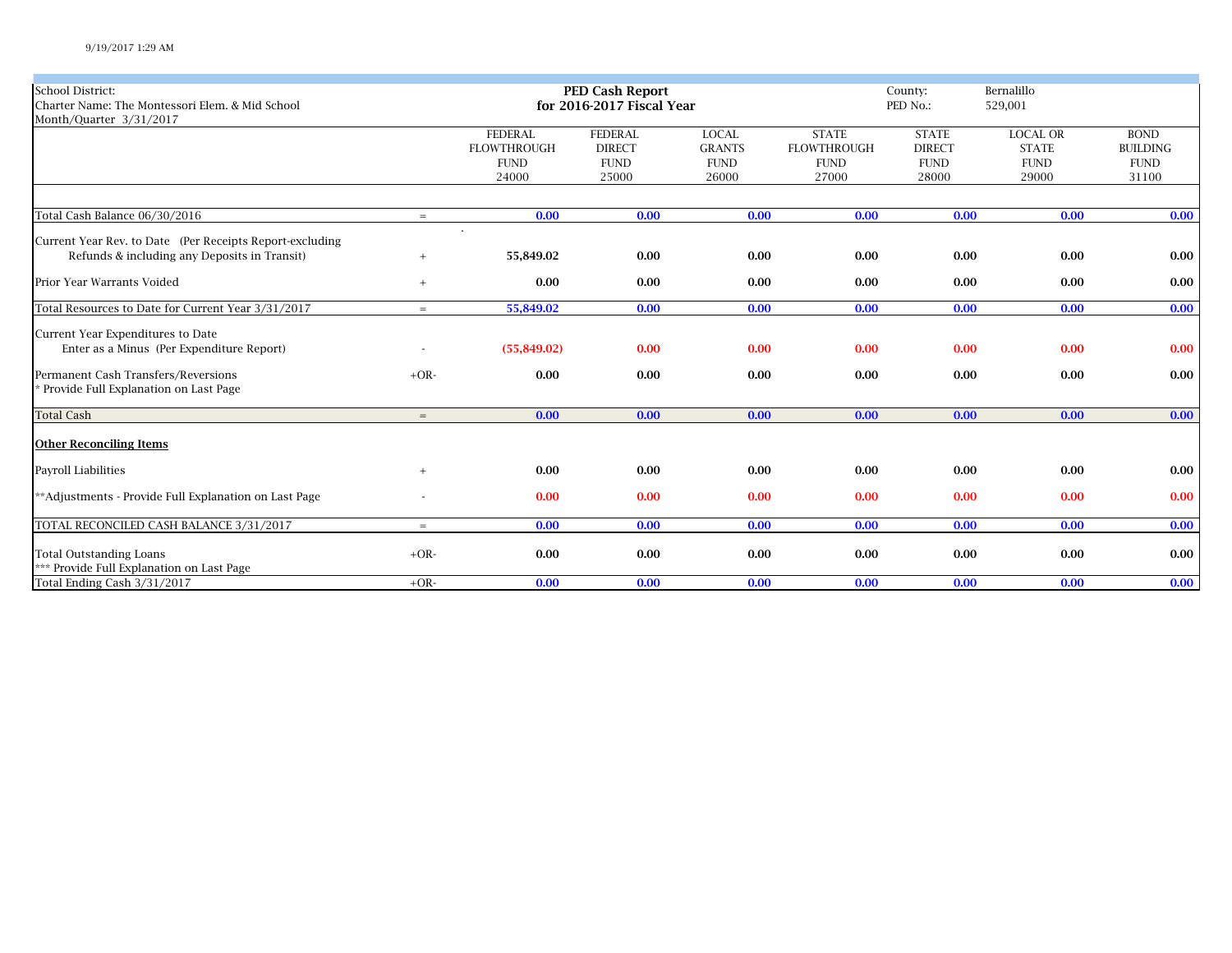| <b>School District:</b>                                  |        |                       | <b>PED Cash Report</b>    |                        | County:               | Bernalillo  |                                                 |                        |  |
|----------------------------------------------------------|--------|-----------------------|---------------------------|------------------------|-----------------------|-------------|-------------------------------------------------|------------------------|--|
| Charter Name: The Montessori Elem. & Mid School          |        |                       | for 2016-2017 Fiscal Year |                        |                       | PED No.:    | 529,001                                         |                        |  |
| Month/Quarter 3/31/2017                                  |        |                       |                           |                        |                       |             |                                                 |                        |  |
|                                                          |        | PUBLIC SCHOOL         | SPECIAL CAPITAL           | <b>SPECIAL CAPITAL</b> |                       |             | SPECIAL CAPITAL CAPITAL IMPROV. CAPITAL IMPROV. | <b>CAPITAL IMPROV.</b> |  |
|                                                          |        | <b>CAPITAL OUTLAY</b> | <b>OUTLAY LOCAL</b>       | <b>OUTLAY STATE</b>    | <b>OUTLAY FEDERAL</b> | <b>HB33</b> | <b>SB9- STATE</b>                               | SB9-LOCAL              |  |
|                                                          |        | 31200                 | 31300                     | 31400                  | 31500                 | 31600       | 31700                                           | 31701                  |  |
|                                                          |        |                       |                           |                        |                       |             |                                                 |                        |  |
| Total Cash Balance 06/30/2016                            | $=$    | 0.00                  | 0.00                      | (125, 135.46)          | 0.00                  | 518,868.65  | 165,939.92                                      | 0.00                   |  |
| Current Year Rev. to Date (Per Receipts Report-excluding |        |                       |                           |                        |                       |             |                                                 |                        |  |
| Refunds & including any Deposits in Transit)             | $+$    | 297,721.00            | 0.00                      | 114,640.00             | 0.00                  | 156,202.54  | 0.00                                            | 76,799.06              |  |
| Prior Year Warrants Voided                               | $+$    | 0.00                  | 0.00                      | 0.00                   | 0.00                  | 0.00        | 0.00                                            | 0.00                   |  |
| Total Resources to Date for Current Year 3/31/2017       | $=$    | 297,721.00            | 0.00                      | (10, 495.46)           | 0.00                  | 675,071.19  | 165,939.92                                      | 76,799.06              |  |
| Current Year Expenditures to Date                        |        |                       |                           |                        |                       |             |                                                 |                        |  |
| Enter as a Minus (Per Expenditure Report)                |        | (225, 844.50)         | 0.00                      | 0.00                   | 0.00                  | (12,630.15) | 0.00                                            | (92,074.15)            |  |
| Permanent Cash Transfers/Reversions                      | $+OR-$ | 0.00                  | 0.00                      | 0.00                   | 0.00                  | 0.00        | (165, 939.92)                                   | 165,939.92             |  |
| Provide Full Explanation on Last Page                    |        |                       |                           |                        |                       |             |                                                 |                        |  |
| <b>Total Cash</b>                                        | $=$    | 71,876.50             | 0.00                      | (10, 495.46)           | 0.00                  | 662,441.04  | 0.00                                            | 150,664.83             |  |
| <b>Other Reconciling Items</b>                           |        |                       |                           |                        |                       |             |                                                 |                        |  |
| Payroll Liabilities                                      | $+$    | 0.00                  | 0.00                      | 0.00                   | 0.00                  | 0.00        | 0.00                                            | 0.00                   |  |
| **Adjustments - Provide Full Explanation on Last Page    |        | 0.00                  | 0.00                      | 10,495.46              | 0.00                  | 0.00        | 0.00                                            | 0.00                   |  |
| TOTAL RECONCILED CASH BALANCE 3/31/2017                  | $=$    | 71,876.50             | 0.00                      | 0.00                   | 0.00                  | 662,441.04  | 0.00                                            | 150,664.83             |  |
| <b>Total Outstanding Loans</b>                           | $+OR-$ | (71, 876.50)          | 0.00                      | 0.00                   | 0.00                  | 0.00        | 0.00                                            | 0.00                   |  |
| *** Provide Full Explanation on Last Page                |        |                       |                           |                        |                       |             |                                                 |                        |  |
| Total Ending Cash 3/31/2017                              | $+OR-$ | 0.00                  | 0.00                      | 0.00                   | 0.00                  | 662,441.04  | 0.00                                            | 150,664.83             |  |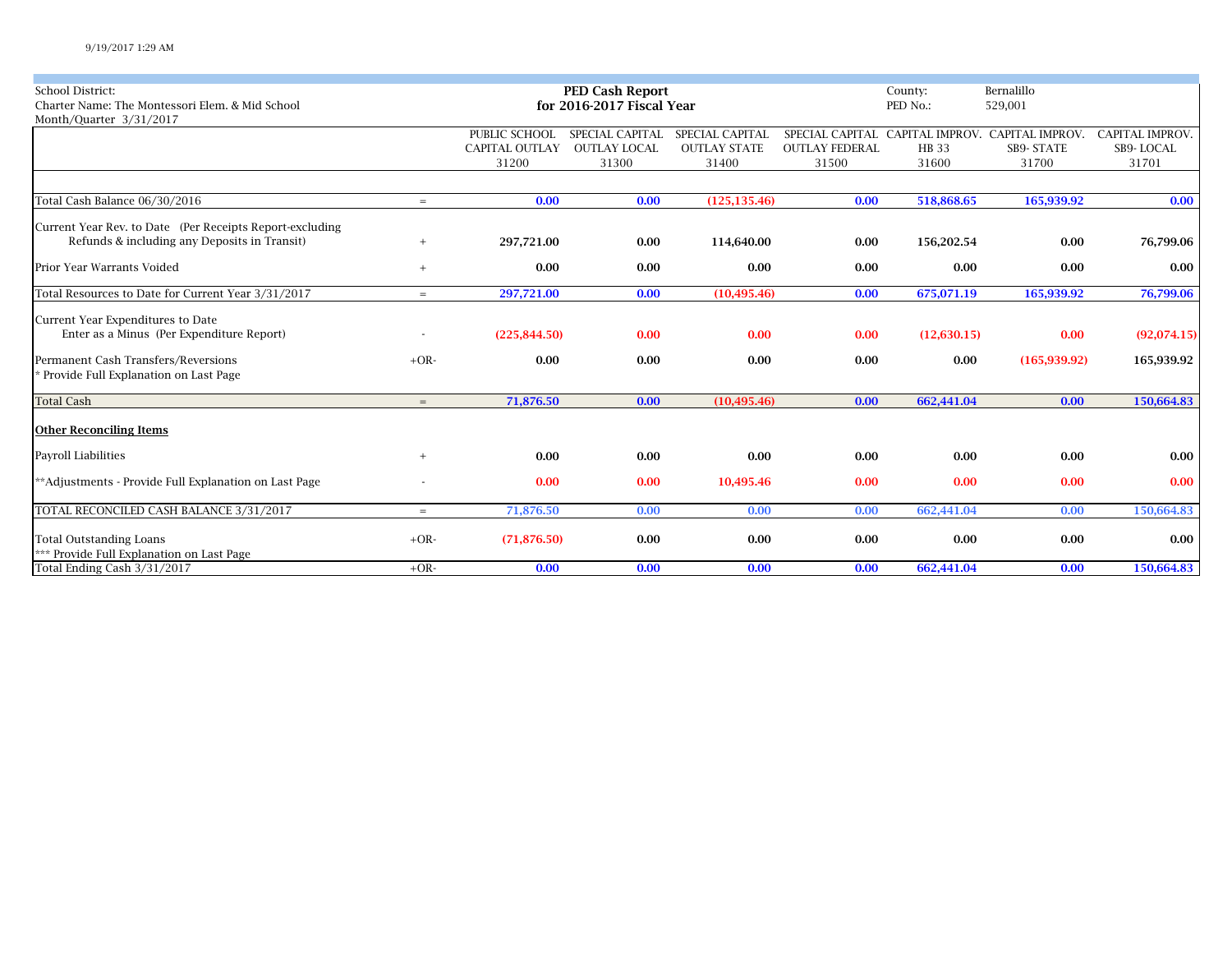| <b>School District:</b><br>Charter Name: The Montessori Elem. & Mid School<br>Month/Quarter 3/31/2017    |        |                                             | <b>PED Cash Report</b><br>for 2016-2017 Fiscal Year |                                   |                                             | County:<br>PED No.:                                | Bernalillo<br>529,001                        |                                        |
|----------------------------------------------------------------------------------------------------------|--------|---------------------------------------------|-----------------------------------------------------|-----------------------------------|---------------------------------------------|----------------------------------------------------|----------------------------------------------|----------------------------------------|
|                                                                                                          |        | <b>ENERGY</b><br><b>EFFICIENCY</b><br>31800 | ED. TECH<br><b>EQUIP ACT</b><br>31900               | PSCOC 20%<br><b>FUND</b><br>32100 | <b>DEBT SERVICE</b><br><b>FUND</b><br>41000 | <b>DEFERRED SICK</b><br><b>LEAVE FUND</b><br>42000 | ED TECH DEBT<br><b>SERVICE FUND</b><br>43000 | <b>GRAND TOTAL</b><br><b>ALL FUNDS</b> |
|                                                                                                          |        |                                             |                                                     |                                   |                                             |                                                    |                                              |                                        |
| Total Cash Balance 06/30/2016                                                                            | $=$    | 0.00                                        | 0.00                                                | 0.00                              | 0.00                                        | 0.00                                               | 0.00                                         | 699,832.62                             |
| Current Year Rev. to Date (Per Receipts Report-excluding<br>Refunds & including any Deposits in Transit) | $+$    | 0.00                                        | 0.00                                                | 0.00                              | 0.00                                        | 0.00                                               | 0.00                                         | 2,760,478.75                           |
| Prior Year Warrants Voided                                                                               | $+$    | 0.00                                        | 0.00                                                | 0.00                              | 0.00                                        | 0.00                                               | 0.00                                         | 0.00                                   |
| Total Resources to Date for Current Year 3/31/2017                                                       | $=$    | 0.00                                        | 0.00                                                | 0.00                              | 0.00                                        | 0.00                                               | 0.00                                         | 3,460,311.37                           |
| Current Year Expenditures to Date<br>Enter as a Minus (Per Expenditure Report)                           |        | 0.00                                        | 0.00                                                | 0.00                              | 0.00                                        | 0.00                                               | 0.00                                         | (2,494,077.54)                         |
| Permanent Cash Transfers/Reversions<br>* Provide Full Explanation on Last Page                           | $+OR-$ | 0.00                                        | 0.00                                                | 0.00                              | 0.00                                        | 0.00                                               | 0.00                                         | 0.00                                   |
| <b>Total Cash</b>                                                                                        | $=$    | 0.00                                        | 0.00                                                | 0.00                              | 0.00                                        | 0.00                                               | 0.00                                         | 966,233.83                             |
| <b>Other Reconciling Items</b>                                                                           |        |                                             |                                                     |                                   |                                             |                                                    |                                              |                                        |
| Payroll Liabilities                                                                                      | $+$    | 0.00                                        | 0.00                                                | 0.00                              | 0.00                                        | 0.00                                               | 0.00                                         | 47,875.43                              |
| **Adjustments - Provide Full Explanation on Last Page                                                    |        | 0.00                                        | 0.00                                                | 0.00                              | 0.00                                        | 0.00                                               | 0.00                                         | 34,894.19                              |
| TOTAL RECONCILED CASH BALANCE 3/31/2017                                                                  | $=$    | 0.00                                        | 0.00                                                | 0.00                              | 0.00                                        | 0.00                                               | 0.00                                         | 1,049,003.45                           |
| <b>Total Outstanding Loans</b><br>*** Provide Full Explanation on Last Page                              | $+OR-$ | 0.00                                        | 0.00                                                | 0.00                              | 0.00                                        | 0.00                                               | 0.00                                         | (71, 876.50)                           |
| Total Ending Cash 3/31/2017                                                                              | $+OR-$ | 0.00                                        | 0.00                                                | 0.00                              | 0.00                                        | 0.00                                               | 0.00                                         | 977,126.95                             |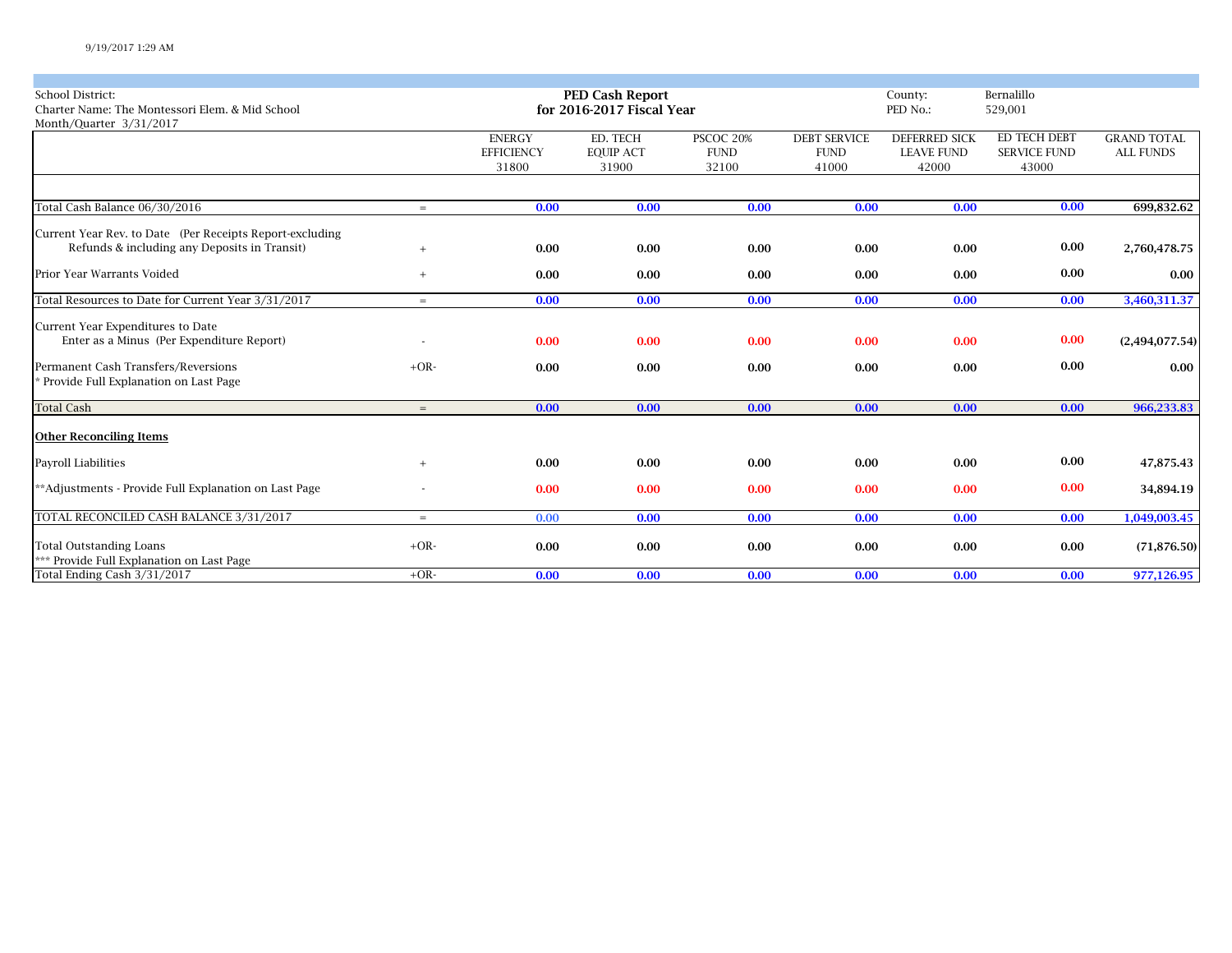| School District:<br>Charter Name: The Montessori Elem. & Mid School<br>Month/Quarter 3/31/2017 | <b>PED Cash Report</b><br>for 2016-2017 Fiscal Year |                  |             |                              | COUNTY:<br>PED No.:                   | Bernalillo<br>529001            |                    |                      |
|------------------------------------------------------------------------------------------------|-----------------------------------------------------|------------------|-------------|------------------------------|---------------------------------------|---------------------------------|--------------------|----------------------|
|                                                                                                |                                                     | D                |             |                              | G.                                    | H                               |                    |                      |
|                                                                                                |                                                     |                  |             | $+OR-$                       | $+OR-$                                |                                 |                    | $+OR-$               |
| <b>From Bank Statements</b>                                                                    |                                                     |                  |             |                              | Adjustments to Bank Statements        | <b>Adjusted Bank</b><br>Balance | Description        | Adjustment<br>Amount |
|                                                                                                |                                                     | <b>Statement</b> | Overnight   | <b>Net Outstanding Items</b> | Outstanding                           |                                 |                    |                      |
| <b>Account Name/Type</b>                                                                       | <b>Bank</b>                                         | Balance          | Investments |                              | (Checks) Deposits Interbank transfers |                                 | From line 12 Grand | 977,126.95           |
|                                                                                                |                                                     |                  |             |                              |                                       |                                 | <b>Total All</b>   |                      |
| Checking Wells Fargo                                                                           | Wells fargo                                         | 983,461.61       | 0.00        | (6,334.66)                   | 0.00                                  | 977,126.95                      |                    | 0.00                 |
|                                                                                                |                                                     |                  | 0.00        | 0.00                         | 0.00                                  | 0.00                            |                    | 0.00                 |
|                                                                                                |                                                     | 0.00             | 0.00        | 0.00                         | 0.00                                  | 0.00 <sub>1</sub>               |                    | 0.00                 |
| <b>Totals</b>                                                                                  |                                                     | 983,461.61       | 0.00        | (6,334.66)                   | 0.00                                  | 977,126.95                      |                    | 977,126.95           |

**Please provide Page 1 of each of your Bank Statement(s).**

0.00

NOTE: Total Column H must equal total Column J

## \* PERMANENT CASH TRANSFERS/REVERSIONS (LINE 6)

| Please identify all cash transfers and reversions                                        | <b>FROM</b> | <b>AMOUNT</b>              | TO.         | Explicit Explanation        |
|------------------------------------------------------------------------------------------|-------------|----------------------------|-------------|-----------------------------|
| per school district general ledger. Enter the name or fund                               | <b>FUND</b> | <b>FROM</b>                | <b>FUND</b> |                             |
| number on the FROM FUND and TO FUND columns.<br>Please list each transaction separately. | 31700       | 165.939.92<br>0.00<br>0.00 |             | 31701 Cash transfer per PED |

## \*\* OTHER RECONCILING ITEMS (LINE 8 & 9)

| Please identify all reconciling adjustments<br>per school district general ledger. Enter the name or fund | <b>FROM</b><br><b>FUND</b> | <b>AMOUNT</b><br><b>FROM</b> | TO.<br><b>FUND</b> | <b>Explicit Explanation</b>                   |
|-----------------------------------------------------------------------------------------------------------|----------------------------|------------------------------|--------------------|-----------------------------------------------|
| number on the FROM FUND and TO FUND columns.                                                              |                            |                              |                    |                                               |
| Please list each transaction separately.                                                                  | 11000                      | 35,398.73                    |                    | 11000 Correct fund balance from prior year.   |
|                                                                                                           | 11000                      | 47.875.43                    |                    | 11000 Payroll Liabilities                     |
|                                                                                                           | 23000                      | (11,000.00)                  |                    | 23000 Prior year Adjustment done by JE FY 17. |
|                                                                                                           | 31200                      | (71, 876.50)                 |                    | 31200 Prior year Recivable received in FY 17  |

## \*\*\* TOTAL OUTSTANDING LOANS (LINE 11)

| Please identify all outstanding loans                      | <b>FROM</b> | <b>AMOUNT</b> | TO.         |                      |
|------------------------------------------------------------|-------------|---------------|-------------|----------------------|
| per school district general ledger. Enter the name or fund | <b>FUND</b> | FROM          | <b>FUND</b> | Explicit Explanation |
| number on the FROM FUND and TO FUND columns.               |             |               |             |                      |
| Please list each transaction separately.                   |             | 0.00          |             |                      |
|                                                            |             | 0.00          |             |                      |
|                                                            |             | 0.00          |             |                      |

**I, hereby, certify that the information contained in this cash report reconciles to the General Ledger.**